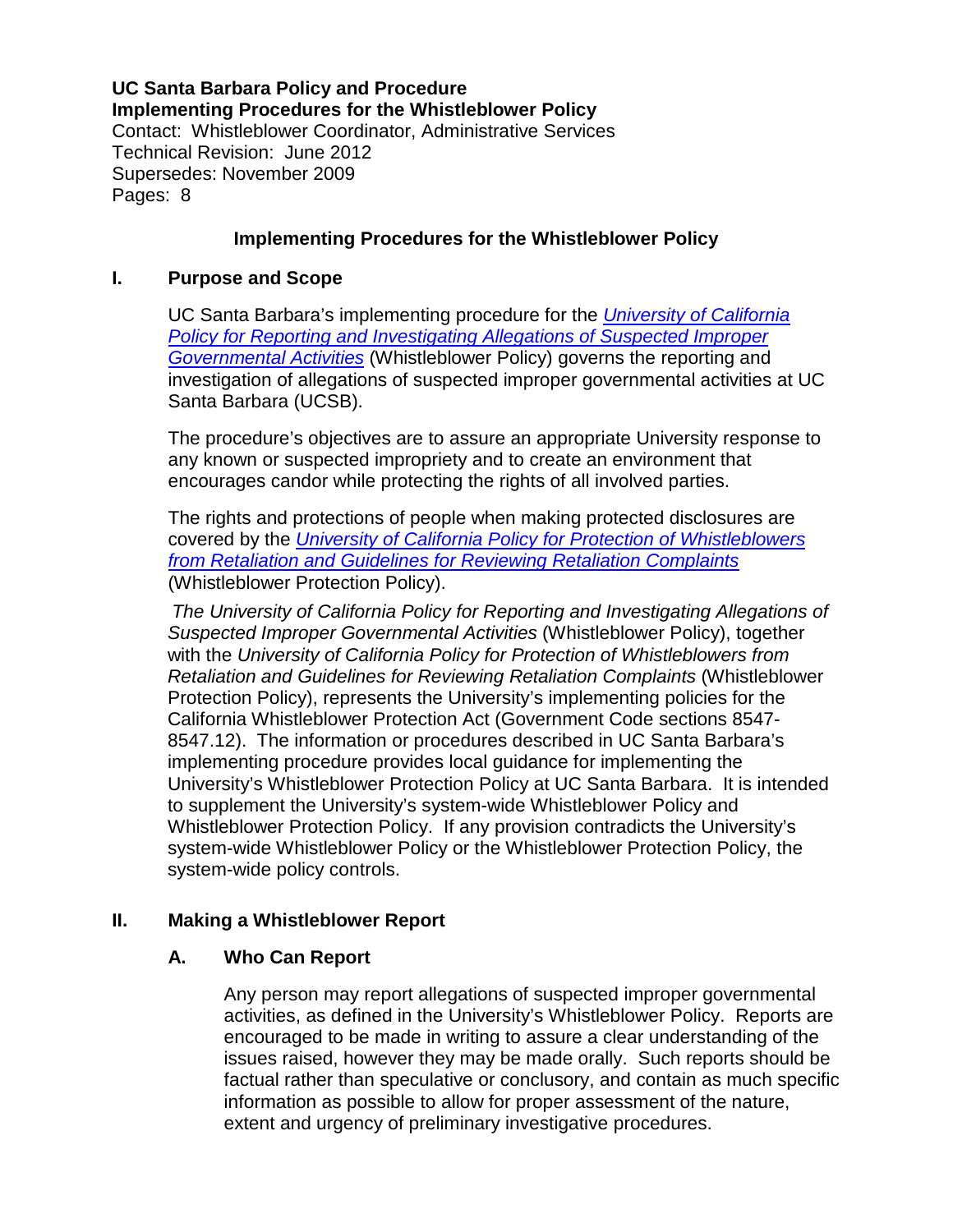Local Implementing Procedures for the Whistleblower Policy June 2012 Page 2 of 8

## **B. Anonymous Reports**

Whistleblower reports may be made anonymously. Anonymous whistleblowers must provide sufficient corroborating evidence to justify the commencement of an investigation. Because of the inability of investigators to interview anonymous whistleblowers, it may be more difficult to evaluate the allegations and, therefore, less likely to cause an investigation to be initiated.

### **C. Where to File**

Oral or [written reports](http://www.whistleblower.ucsb.edu/WB%20Reporting%20Form.pdf) may be directed to any of the following:

On Campus

- **Locally Designated Official (LDO)** Administrative Services 4129 Cheadle Hall (805) 893-8291
- **Whistleblower Coordinator** (805) 893-4335; or
- **Investigative units** (e.g. Academic Personnel, Audit and Advisory Services, Human Resources, Office of Research, Sexual Harassment Complaint/Title IX Officer and UCSB Police); or
- Other appropriate **administrators** (e.g. Vice Chancellors and Deans); or
- An **immediate supervisor** or other appropriate administrator or supervisor within the operating unit (such as the unit head); or

Off-Campus

- **UC Whistleblower Hotline** 800-403-4744[1](#page-1-0) ; or
- **[State Auditor](http://www.bsa.ca.gov/) or State Auditor Hotline** 800-952-5665[2](#page-1-1)

<span id="page-1-0"></span>**<sup>1</sup>** This service, operated independently of the University and the campus, assures anonymity, assigns a case number to each caller, and acts as an intermediary for the institution. Anonymous callers may receive information about the disposition of their report by making subsequent hotline inquiries using the assigned case number.

<span id="page-1-1"></span>**<sup>2</sup>** Under the law, the State Auditor is prohibited from disclosing the identity of a whistleblower unless he or she obtains the whistleblower's permission to do so, or when the disclosure is to a law enforcement agency that is conducting a criminal investigation*.*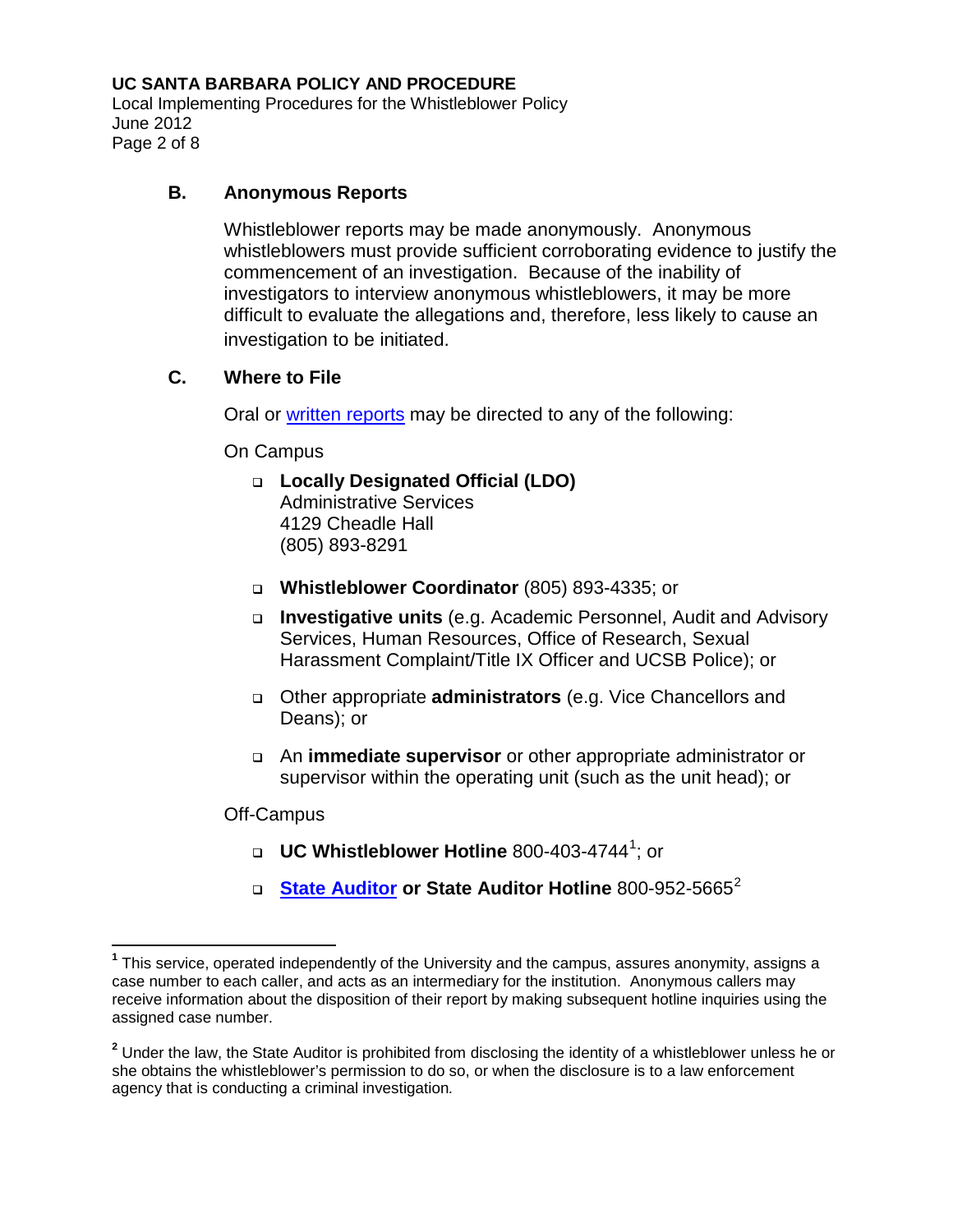Local Implementing Procedures for the Whistleblower Policy June 2012 Page 3 of 8

### **D. Conflicts of Interest**

When there is a potential conflict of interest or for other reasons, a reporting employee may contact a University official other than those listed in Section II.B., above. The University official should be one whom the reporting employee may reasonably expect to have 1) responsibility over the affected area or 2) the authority to review the alleged improper governmental activity on behalf of the University. If the alleged improper governmental activity involves the head of a campus investigative unit, such a report should be made to the LDO. In instances when the allegation involves the Chancellor or the LDO the report should be made to the Executive Vice President of Business Operations in the UC Office of the President.

# **E. Reports by Members of the Public**

The University recommends that persons who are not University employees report allegations to the LDO. Alternately, such reports may be made to another University official whom the reporting person may reasonably expect to have 1) responsibility over the affected area or 2) the authority to review the alleged improper governmental activity on behalf of the University.

# **F. Office of the Ombuds**

If an individual is unsure of whether or not to report, he or she may contact the Office of the Ombuds to discuss the matter confidentially. The Office of the Ombuds is not required to report the matter pursuant to this policy. Therefore, discussing an issue with the Office of the Ombuds does not constitute formal notice to the University. Office of the Ombuds, 1205-K Girvetz Hall, 893-3285.

#### **III. Content of Whistleblower Report**

In providing information, the whistleblower is not to conduct any investigative procedures or obtain evidence for which he or she does not have a right of access.Doing so may constitute a violation of law or University policy.

Providing the following information regarding each allegation is most useful; however, answers to all these questions are not required to file a whistleblower report.

> **WHAT**? What is the alleged improper activity? What makes it an improper governmental activity? Do any documents exist that would provide evidence of the improper activities? Where are the documents located? Who controls them?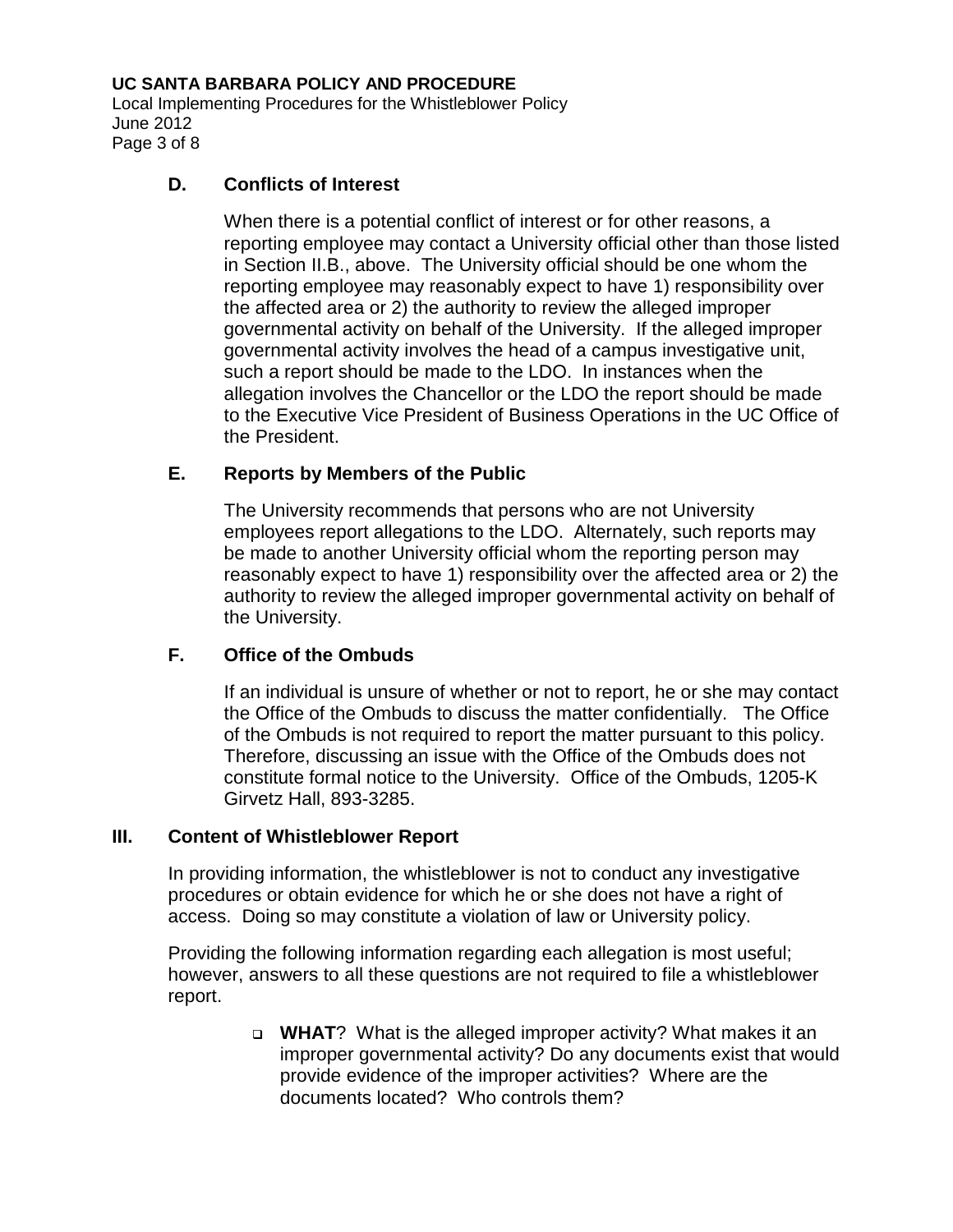Local Implementing Procedures for the Whistleblower Policy June 2012 Page 4 of 8

- **WHO**? Who are the subjects of the allegation? Who else do you believe is involved -- complete names and work location? If you believe an organization is involved, who are the contact people? Do the subjects of the complaint know about this report? Can anyone else corroborate the improper activities being reported and how can they be contacted?
- **WHERE**? In which campus operating unit is the alleged improper activity occurring?
- **WHEN**? When did the alleged improper activity occur? Is it ongoing? How frequently has it occurred?
- **HOW**? How did you become aware of the alleged improper activity? How did the subject carry out the activity? Do you believe that a circumvention of controls or lack of controls is involved? If so, describe.

### **IV. Receiving a Whistleblower Report**

### **A. Who Can Receive a Report**

All employees, and especially academic or staff employees in supervisory or management roles, should be alert to any communications that may constitute reports of allegations of suspected improper governmental activity. An improper governmental activity is defined as:

*Any activity undertaken by the University or by an employee that is undertaken in the performance of the employee's official duties, whether or not that action is within the scope of his or her employment, and that (1) is in violation of any state or federal law or regulation, including, but not limited to, corruption, malfeasance, bribery, theft of University property, fraudulent claims, fraud, coercion, conversion, malicious prosecution, misuse of University property and facilities, or willful omission to perform duty, or (2) is economically wasteful, or involves gross misconduct, gross incompetence, or gross inefficiency.* 

Additional definitions are available in the *[University of California Policy](http://www.ucop.edu/ucophome/coordrev/policy/PP040208Policy.pdf)  [for Reporting and Investigating Allegations of Suspected Improper](http://www.ucop.edu/ucophome/coordrev/policy/PP040208Policy.pdf)  [Governmental Activities](http://www.ucop.edu/ucophome/coordrev/policy/PP040208Policy.pdf)*

**B. When Should the Locally Designated Official Be Advised of the Report**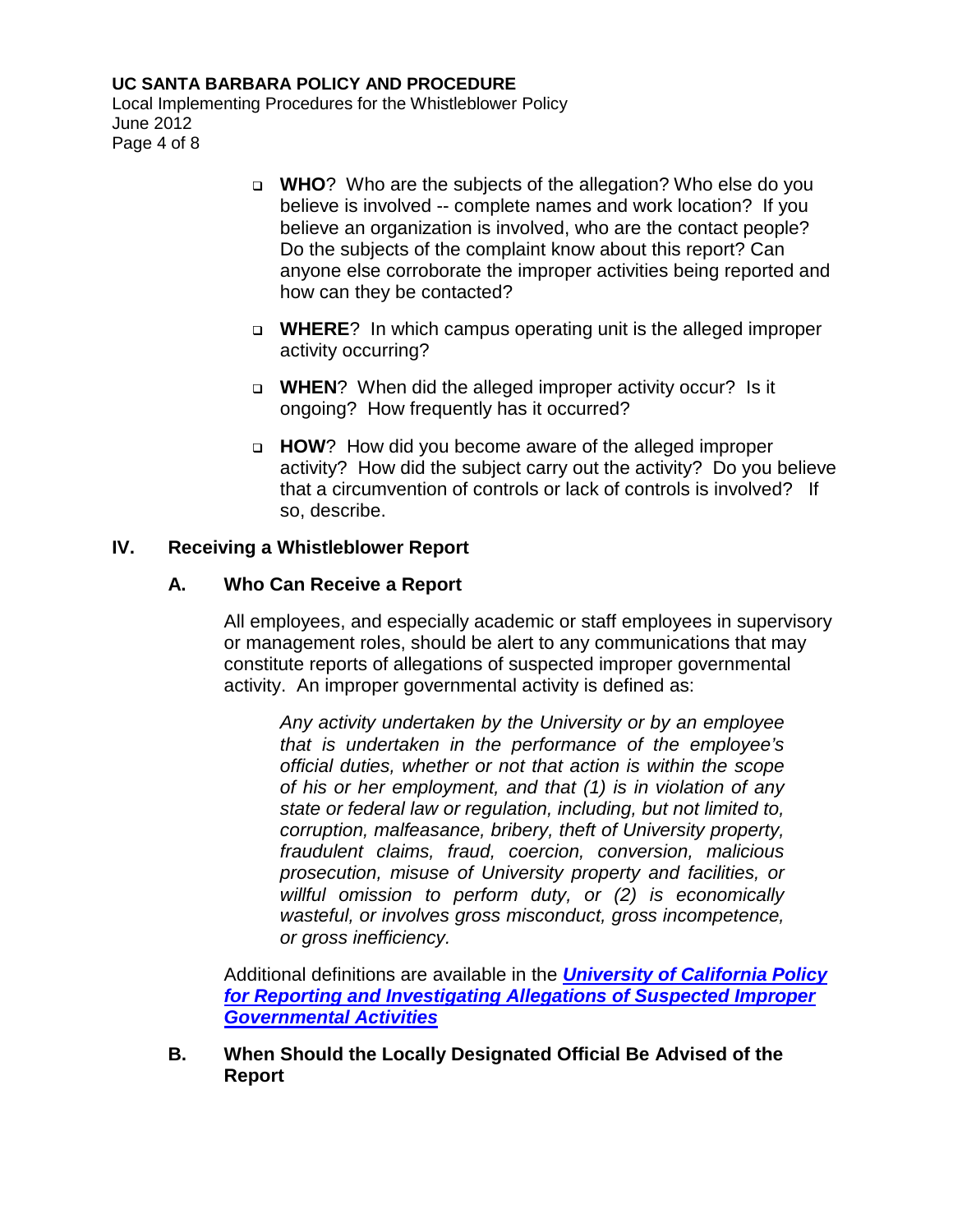Local Implementing Procedures for the Whistleblower Policy June 2012 Page 5 of 8

> Managers, administrators, and employees in supervisory roles shall report to the LDO as soon as possible any allegations of suspected improper governmental activities – whether received as a protected disclosure, reported by their subordinates in the ordinary course of performing their duties, or discovered in the course of performing their own duties – any allegation(s) that concern:

- 1. A significant threat to the health and safety of employees, students and/or the public;
- 2. A potentially *criminal* act (e.g., disappearance of cash);
- 3. The misuse of University resources or creates exposure to a liability in potentially significant amounts;
- 4. A situation that is economically wasteful, or suggests gross misconduct, incompetency, or inefficiency;
- 5. Potentially insufficient internal controls or policy violations that are likely to exist in other units at the institution or across the University system;
- 6. A matter that may be likely to receive media or other public attention; or may be judged to be significant or sensitive for other reasons.

If an administrator, manager or supervisor is unsure about whether the report meets the criteria, please consult with the Whistleblower Coordinator at 893-4335.

# **C. Documenting the Report**

Managers, supervisors or other report recipients should create a written document of all oral reports of suspected improper governmental activities and forward it to the LDO as soon as possible. When receiving an anonymous report, the recipients should obtain as much specific and relevant information as possible during that initial contact.

### **V. Responsibilities for Investigating Allegations of Improper Governmental Activities**

# **A. Locally Designated Official (LDO)**

The Chancellor has delegated responsibility for implementing the UC Whistleblower Policy at the campus level to the LDO. The LDO is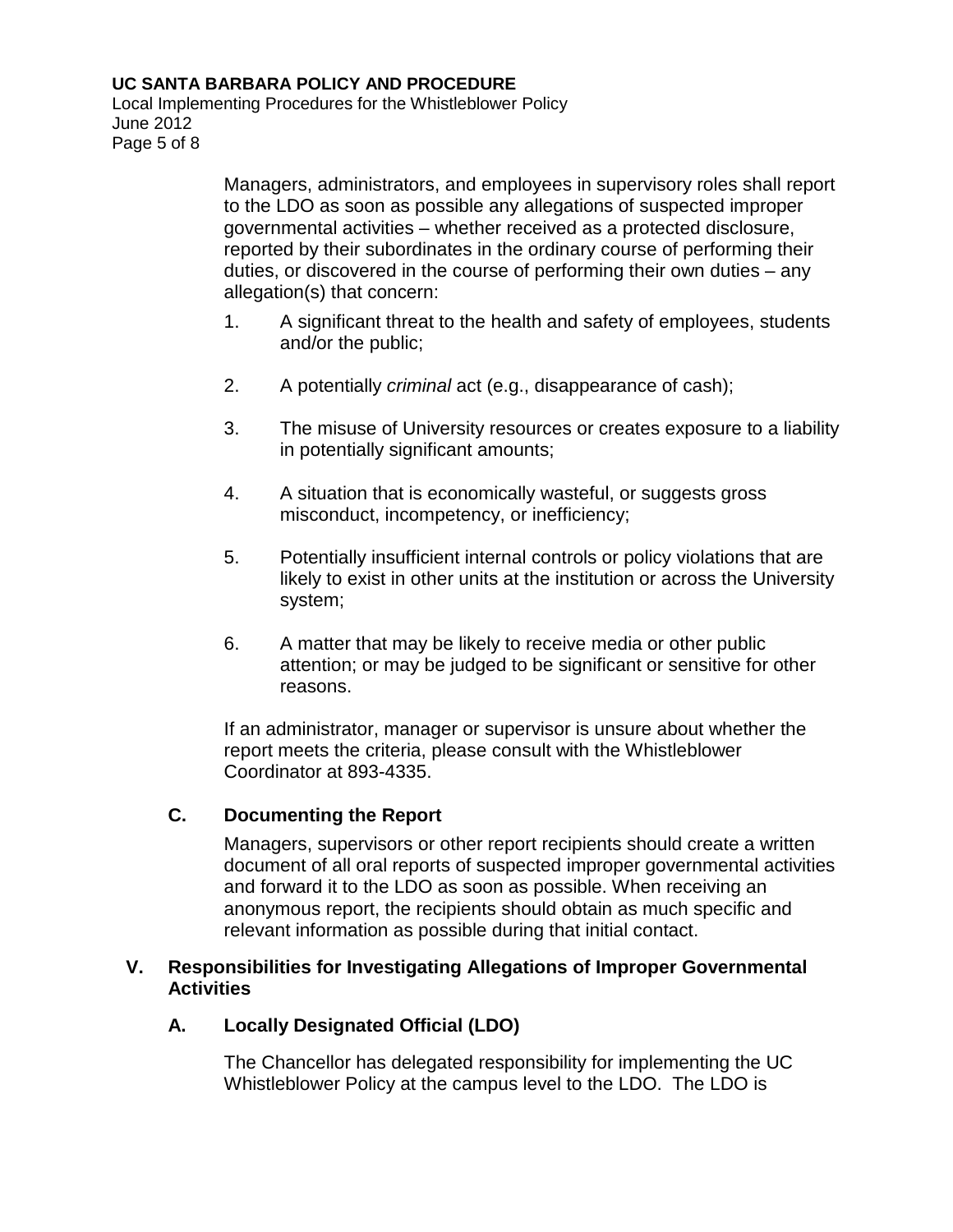Local Implementing Procedures for the Whistleblower Policy June 2012 Page 6 of 8

> responsible for ensuring that UCSB effectively responds to whistleblower reports, institutes procedures, and facilitates coordination and appropriate investigation of allegations of suspected improper governmental activities. If a whistleblower report gives rise to investigative responsibilities under more than one University policy, the LDO shall consult with other appropriate administrative offices to coordinate a review under this and related policies. Where there is a potential conflict of interest involving the LDO and a particular investigation, the Chancellor may delegate LDO responsibilities to another, as appropriate. The Whistleblower Coordinator shall staff the LDO.

### **B. Whistleblower Policy Oversight Committee**

The Chancellor or his designee shall appoint a Whistleblower Policy Oversight Committee to ensure coordination of the campus' local implementing procedures and proper reporting of investigations. The LDO may appoint additional members and ad hoc members as necessary to address particular issues. The LDO chairs the committee and members include:

- Director of Academic Personnel
- Director of Accounting Services and Controls
- Director of Audit and Advisory Services
- Associate Vice Chancellor for Diversity, Equity and Academic **Policy**
- Director, Office of Equal Opportunity
- □ Director of Human Resources
- Chief of Police
- Assistant Vice Chancellor, Research
- Sexual Harassment Complaint /Title IX Officer
- Whistleblower Coordinator

# **C. Campus Investigation Workgroup**

The Campus Investigation Workgroup provides coordination for investigative activities pursuant to the Whistleblower Policy. The Investigation Workgroup receives from the LDO all allegations of known or suspected improper governmental activities and determines whether an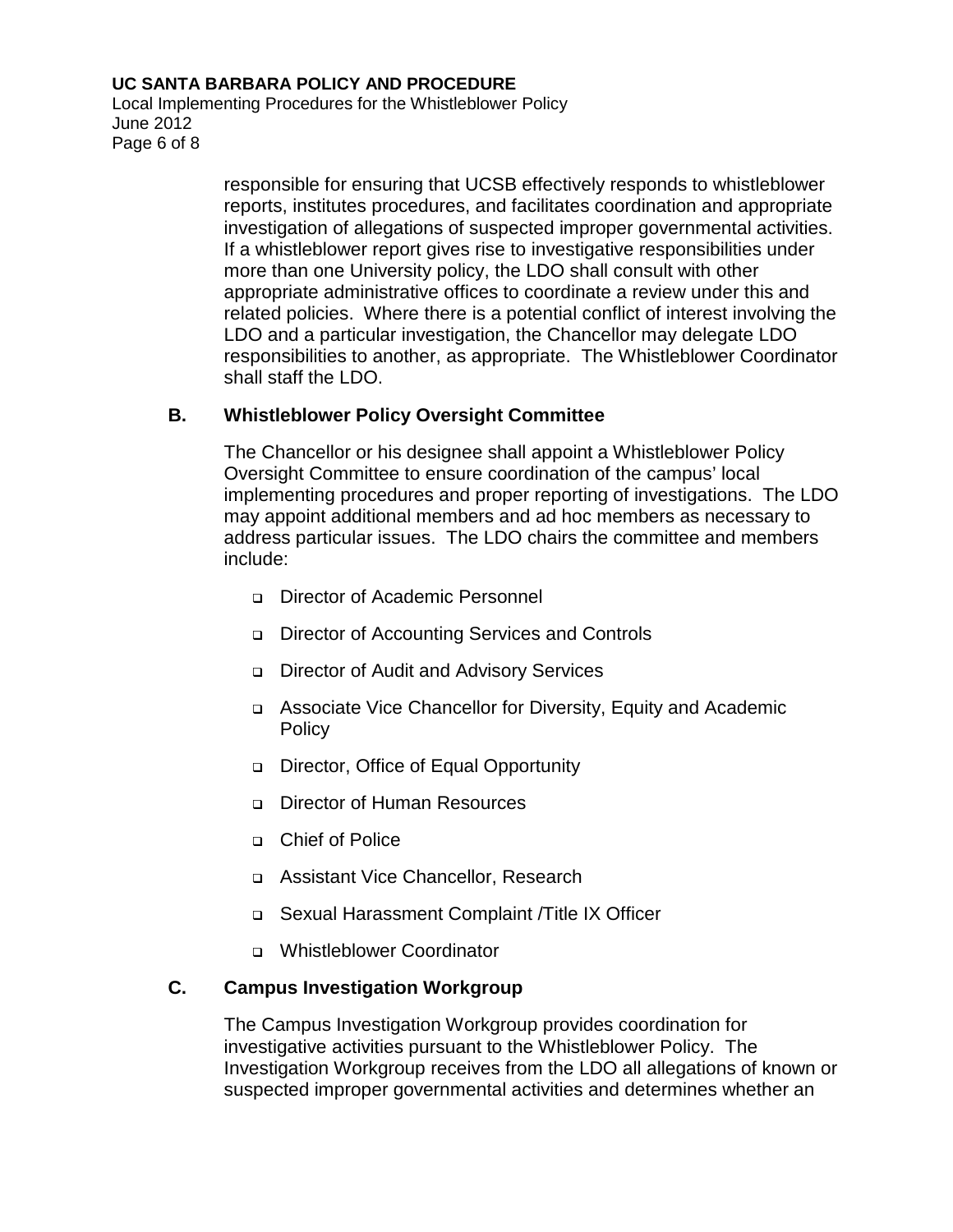Local Implementing Procedures for the Whistleblower Policy June 2012 Page 7 of 8

> adequate basis exists for commencing an investigation. The Investigation Workgroup assesses the planned course of action, facilitates communications among appropriate parties and insures that investigations are conducted in a manner consistent with the UC Whistleblower Policy.

> The LDO chairs the Investigation Workgroup. The membership includes the Director of Audit and Advisory Services, Whistleblower Coordinator and representatives from any additional functional units that may have responsibility in a particular investigation (e.g., Campus Police, Human Resources, Academic Personnel Office, Controller, Director of Accounting Services, Office of Research, Sexual Harassment Complaint/Title IX Office). In addition, representatives with specialized expertise may be included on an ad hoc basis. All workgroup members and other assigned investigators must conduct investigations in a manner consistent with Section VI.D. of the UC Whistleblower Policy.

# **VI. Investigative Reports**

At the conclusion of an investigation, the investigator(s) shall provide a written report that includes an investigation summary and findings to the LDO as soon as possible.

Depending on the outcome of the investigation and subsequent findings, the LDO will communicate the investigation findings to the appropriate administrator or manager for action. The administrator or manager will inform the LDO of the appropriate action taken.

# **VII. Related Resources**

[Academic Personnel Manual: Policy 140-Non-Senate Academic](http://www.ucop.edu/acadadv/acadpers/apm/welcome.html)  [Appointees/Grievances](http://www.ucop.edu/acadadv/acadpers/apm/welcome.html)

[Academic Senate Manual, Faculty Conduct](http://www.universityofcalifornia.edu/senate/manual/appendix4.html)

[Collective Bargaining Agreements for Represented Staff](http://hr.ucsb.edu/policies/)

[Legal Requirements on Privacy of and Access to Information](http://www.ucop.edu/ucophome/policies/bfb/rmp8toc.html)

[Privacy of and Access to Information Responsibilities](http://www.ucop.edu/ucophome/policies/bfb/rmp7.html)

University of [California Personnel Policies for Staff Members: Policy 70-](http://atyourservice.ucop.edu/employees/policies_employee_labor_relations/personnel_policies/index.html) [Complaint Resolution](http://atyourservice.ucop.edu/employees/policies_employee_labor_relations/personnel_policies/index.html)

[University of California Policy for Protection of Whistleblowers from Retaliation](http://www.ucop.edu/ucophome/coordrev/policy/10-04-02retaliation.pdf)  [and Guidelines for Reviewing Retaliation Complaints](http://www.ucop.edu/ucophome/coordrev/policy/10-04-02retaliation.pdf)